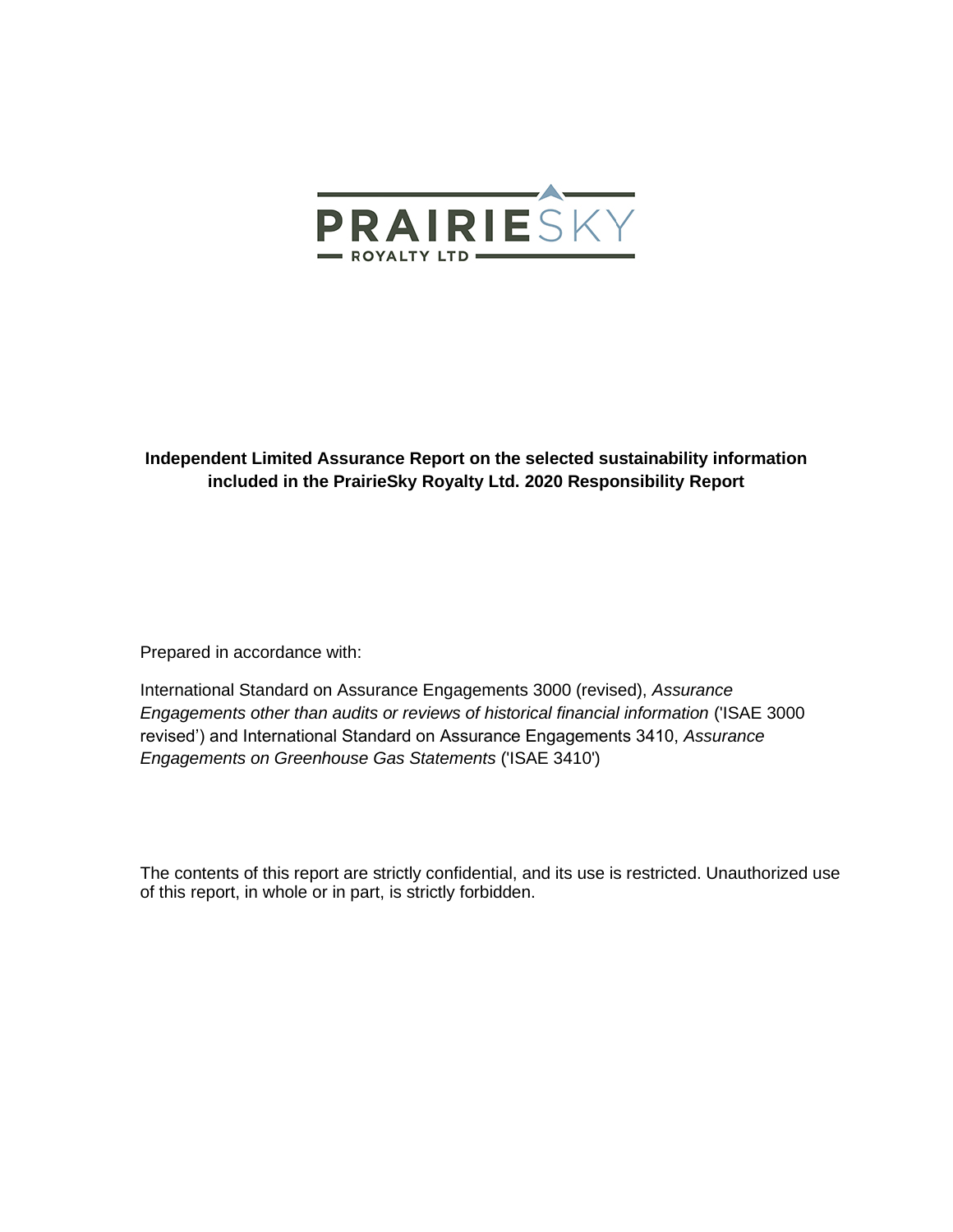# **Table of contents**

SECTION I. Independent practitioner's limited assurance report on PrairieSky Royalty Ltd. 2020 [Responsibility Report "Key Performance Indicators Appendix" and "Greenhouse Gas Emissions Report](#page-2-0)  Appendix" [...........................................................................................................................................3](#page-2-0) SECTION II. 2020 [PrairieSky Royalty Ltd. "Key Performance Indicators Appendix" and "Greenhouse](#page-6-0)  Gas Emissions Report" [.................................................................................................................................7](#page-6-0)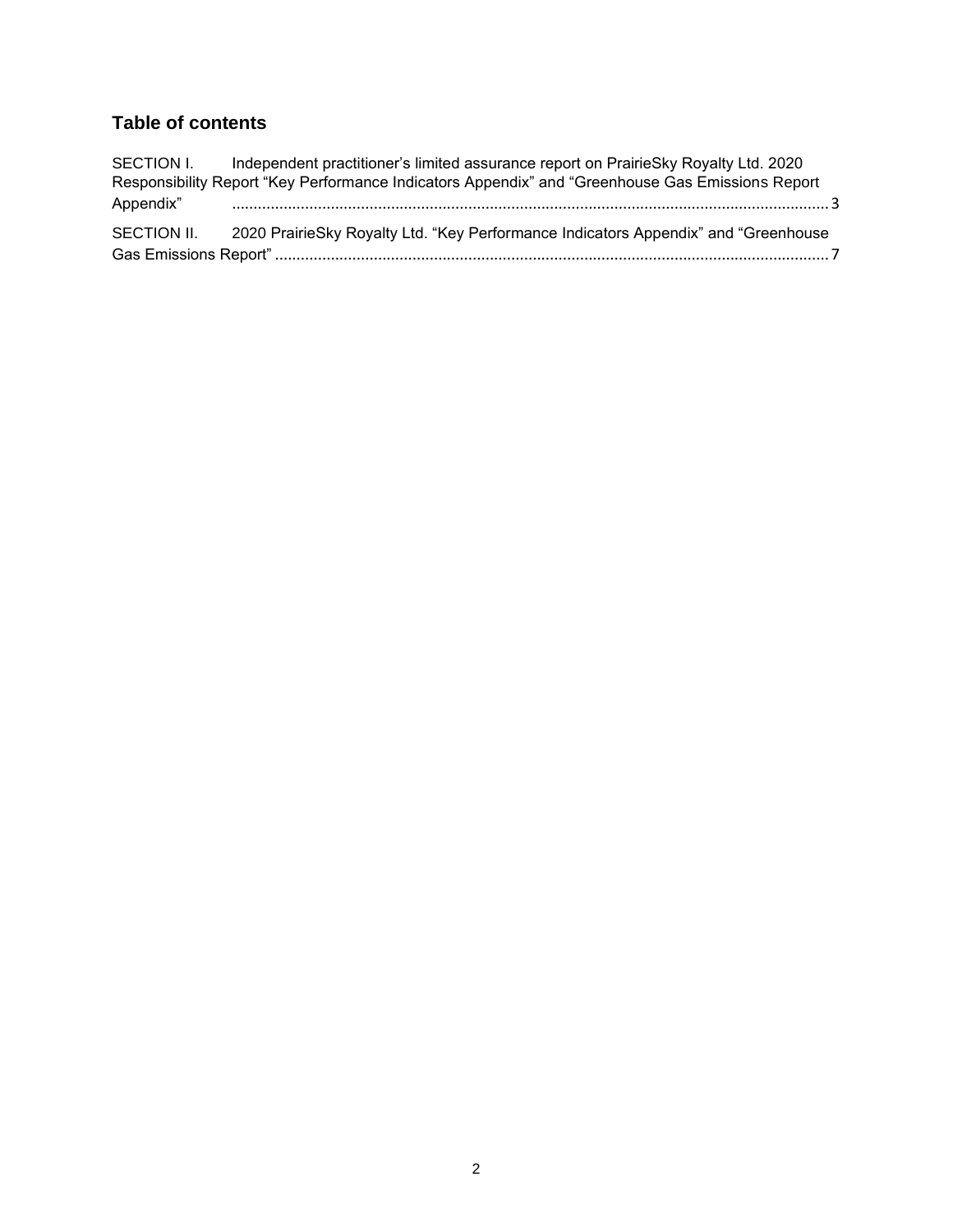

# <span id="page-2-0"></span>**SECTION I. Independent practitioner's limited assurance report on PrairieSky Royalty Ltd. 2020 Responsibility Report "Key Performance Indicators Appendix" and "Greenhouse Gas Emissions Report Appendix"**

# **To the Board of Directors and Management of PrairieSky Royalty Ltd.**

We have undertaken a limited assurance engagement of the "Key Performance Indicators Appendix" and the ''Greenhouse Gas Emissions Report'' (together the ''Appendices'') prepared in the context of the PrairieSky Royalty Ltd. (''PrairieSky'') 2020 Responsibility Report.

## **Selected subject matter**

With reference to the ''Key ESG Performance Indicators Appendix'', our limited assurance engagement was performed on the following indicators:

- Water consumed
- Waste generated
- Hazardous waste
- Diversion rate for recovered waste
- NO<sub>x</sub> emissions
- SO<sub>x</sub> emissions
- VOCs emissions
- Particulate Matter (PM10) emissions
- Methane emissions
- Community Investment
- Percentage of women employees
- Percentage of women managers
- Percentage of women executive
- Percentage of women independent directors
- **Fatalities**
- Lost-Time Injury Frequency Rate (LTIFR) employees
- Lost-Time Injury Frequency Rate (LTIFR) contractors
- Total Recordable Injury Frequency Rate (TRIFR) employees
- Total Recordable Injury Frequency Rate (TRIFR) contractors

*PricewaterhouseCoopers LLP*

*PricewaterhouseCoopers Place, 250 Howe Street, Suite 1400, Vancouver, British Columbia, Canada V6C 3S7 T: +1 604 806 7000, F: +1 604 806 7806, www.pwc.com/ca*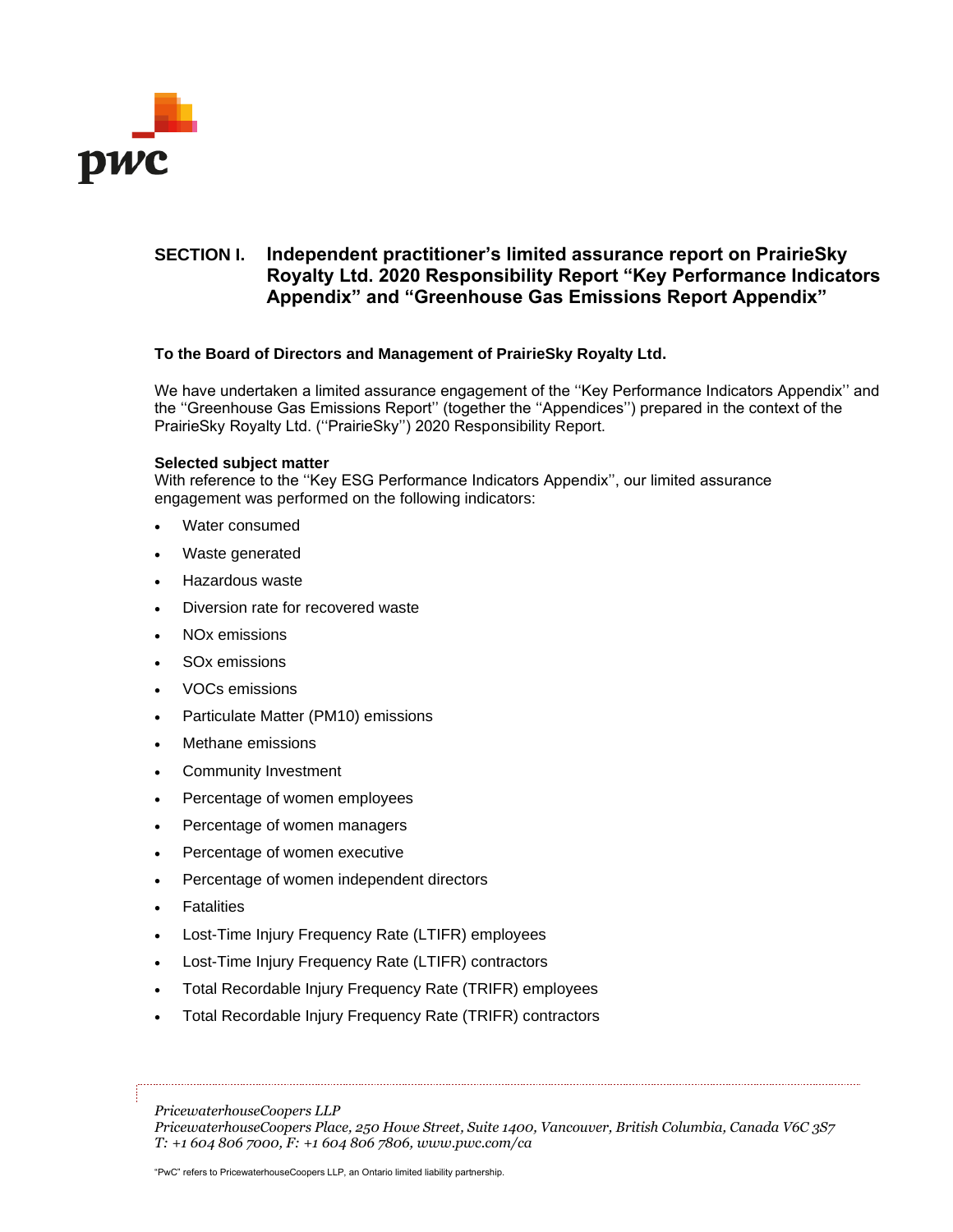

- Process Safety Events Tier 1
- Code of Business Conduct Breaches

With reference to the ''Greenhouse Gas Emissions Report'' (the ''Greenhouse Gas statement''), our limited assurance engagement was performed on the following type of emissions:

- Scope 1 GHG emissions location-based
- Scope 1 GHG emissions market-based
- Scope 2 GHG emissions location-based
- Scope 2 GHG emissions market-based
- Scope 3 GHG emissions business travel
- Scope 3 GHG emissions commuting for employees and contractors

## **Management's responsibility**

Management is responsible for preparation of the subject matter in accordance with the following criteria, applied as disclosed in the Appendices:

- Global Reporting Initiative Standards (GRI);
- Sustainability Accounting Standard Board (SASB);
- The methodology outlined in the GHG Protocol: A Corporate Accounting and Reporting Standard Revised Edition and GHG Protocol Scope 2 Guidance;
- Management's internally developed criteria.

Management is also responsible for such internal control as management determines necessary to enable the preparation of the selected subject matter presented in the Report that is free from material misstatement.

### **Inherent uncertainty**

Non-financial data is subject to more inherent limitations than financial data, given both the nature and the methods used for the determining, calculating, sampling or estimating such data. Qualitative interpretations of relevance, materiality and the accuracy of data are subject to individual assumptions and judgments.

Greenhouse Gas quantification is subject to inherent uncertainty because of incomplete scientific knowledge used to determine emissions factors and the values needed to combine emissions of different gases.

## **Our responsibility**

Our responsibility is to express a limited assurance conclusion on the selected subject matter based on the evidence we have obtained. We conducted our limited assurance engagement in accordance with the International Standards on Assurance Engagements (ISAE) 3000, *Attestation Engagements Other Than Audits or Reviews of Historical Financial Information* and International Standards on Assurance Engagements (ISAE) 3410*, Assurance Engagements on Greenhouse Gas Statements*. These standards require us to conclude whether anything has come to our attention that causes us to believe that the selected subject matter is not fairly stated, in all material respects.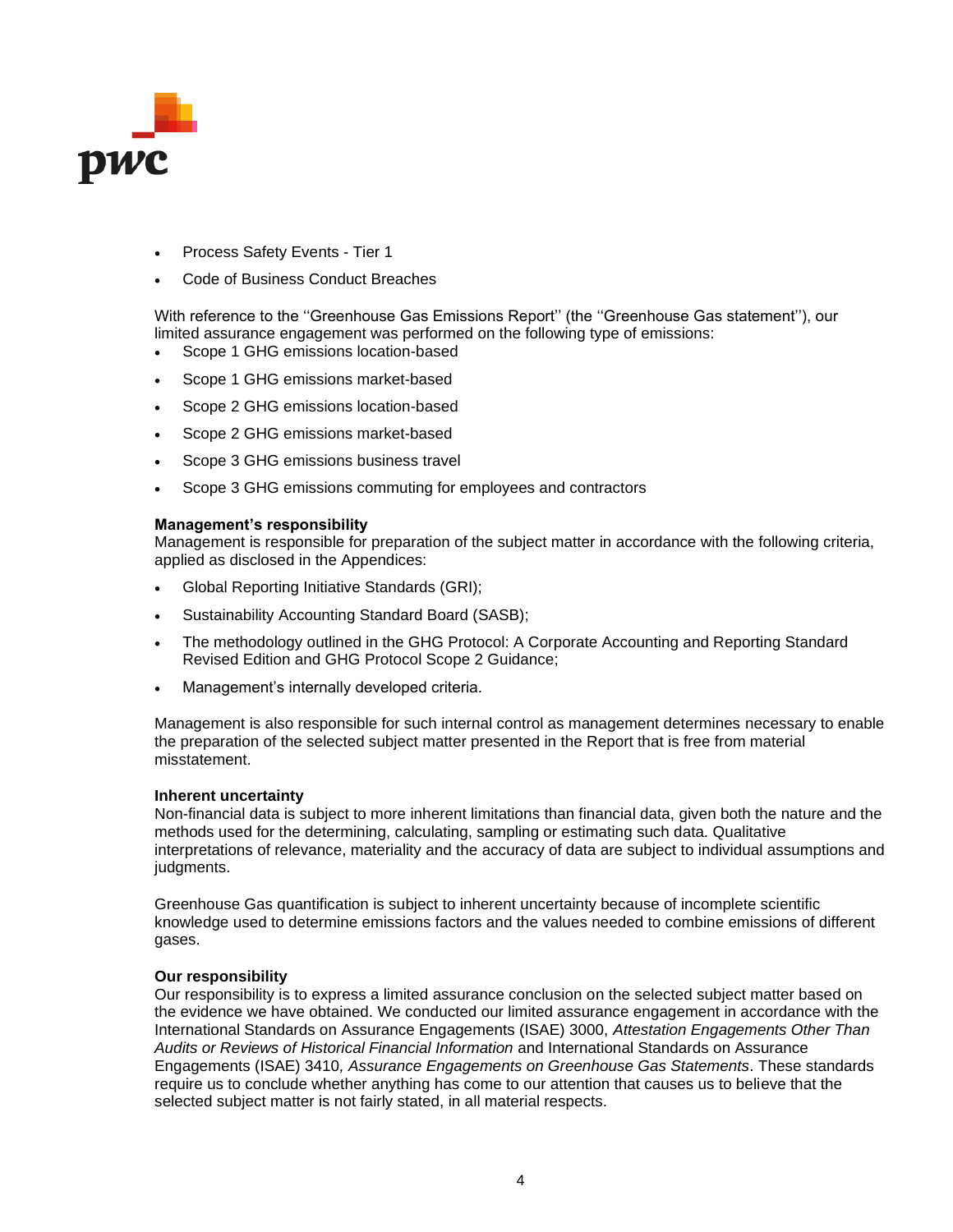

A limited assurance engagement involves performing procedures (primarily consisting of making inquiries of management and others within the entity, as appropriate, and applying analytical procedures) and evaluating the evidence obtained. The procedures are selected based on our professional judgment, which includes identifying areas where the risks of material misstatement in preparing the selected subject matter in accordance with the criteria are likely to arise.

Our limited assurance procedures included, but were not limited to the following:

- Through inquiries, obtained an understanding of PrairieSky's control environment and information systems relevant to the key ESG performance indicators and GHG emissions quantification and reporting. Our procedures did not evaluate the design of particular control activities, obtain evidence about their implementation or test their operating effectiveness.
- Analytical reviews and trend analysis of reported data for selected ESG performance indicators;
- Evaluated whether PrairieSky's methods for developing estimates are appropriate and consistently applied. However, our procedures did not include testing the data on which the estimates are based or separately developing our own estimates against which to evaluate PrairieSky 's estimates.
- Tested a limited sample of items back to the underlying records for selected ESG performance indicators.
- Reviewed the selected subject matter disclosure in the appendices to ensure consistency with the evidence obtained.

The procedures performed in a limited assurance engagement vary in nature and timing from, and are less in extent than for a reasonable assurance engagement and, consequently, the level of assurance obtained is substantially lower than the assurance that would have been obtained had a reasonable assurance engagement been performed.

### **Our independence and quality control**

We have complied with the relevant rules of professional conduct/code of ethics applicable to the practice of public accounting and related to assurance engagements, issued by various professional accounting bodies, which are founded on fundamental principles of integrity, objectivity, professional competence and due care, confidentiality and professional behavior.

The firm applies Canadian Standard on Quality Control 1, *Quality Control for Firms that Perform Audits and Reviews of Financial Statements, and Other Assurance Engagements* and, accordingly, maintains a comprehensive system of quality control, including documented policies and procedures regarding compliance with ethical requirements, professional standards and applicable legal and regulatory requirements.

### **Conclusion**

Based on the procedures we have performed and the evidence we have obtained, nothing has come to our attention that causes us to believe that PrairieSky 's "Key Performance Indicators Appendix" and "Greenhouse Gas Emissions Report", prepared in accordance with the criteria for the year ended December 31, 2020, are not fairly stated, in all material respects.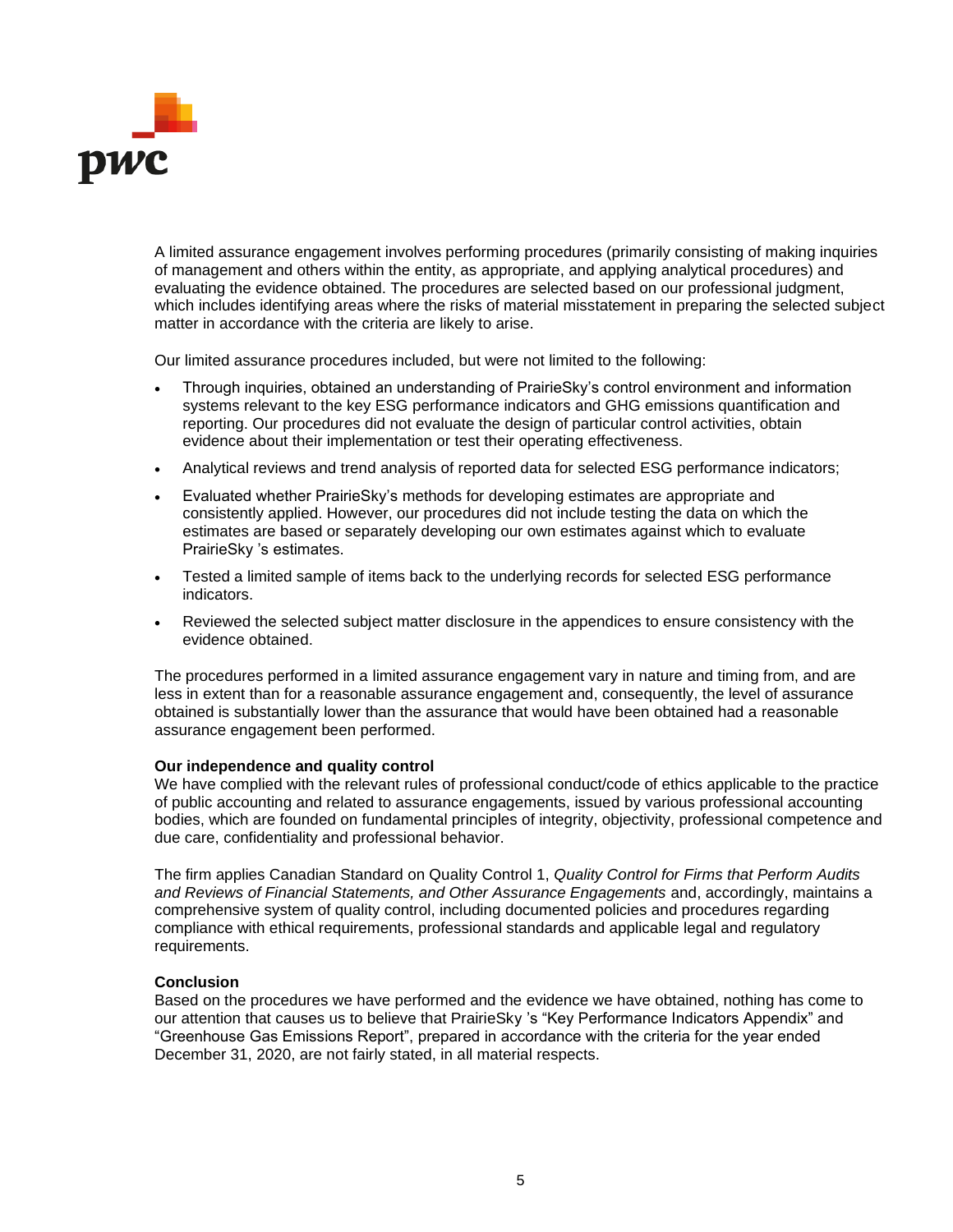

# **Purpose of statement and restriction of use of our report**

The selected subject matter has been prepared to assist PrairieSky management and the Board of Directors with reporting on the ESG performance indicators and GHG emissions in accordance with the criteria. As a result, the selected subject matter may not be suitable for another purpose. Our report is intended solely for the use of PrairieSky. We neither assume nor accept any responsibility or liability to any third party in respect of this report.

Pricewaterhouse Coopers LLP

**Chartered Professional Accountants**

Vancouver, British Columbia May 11, 2021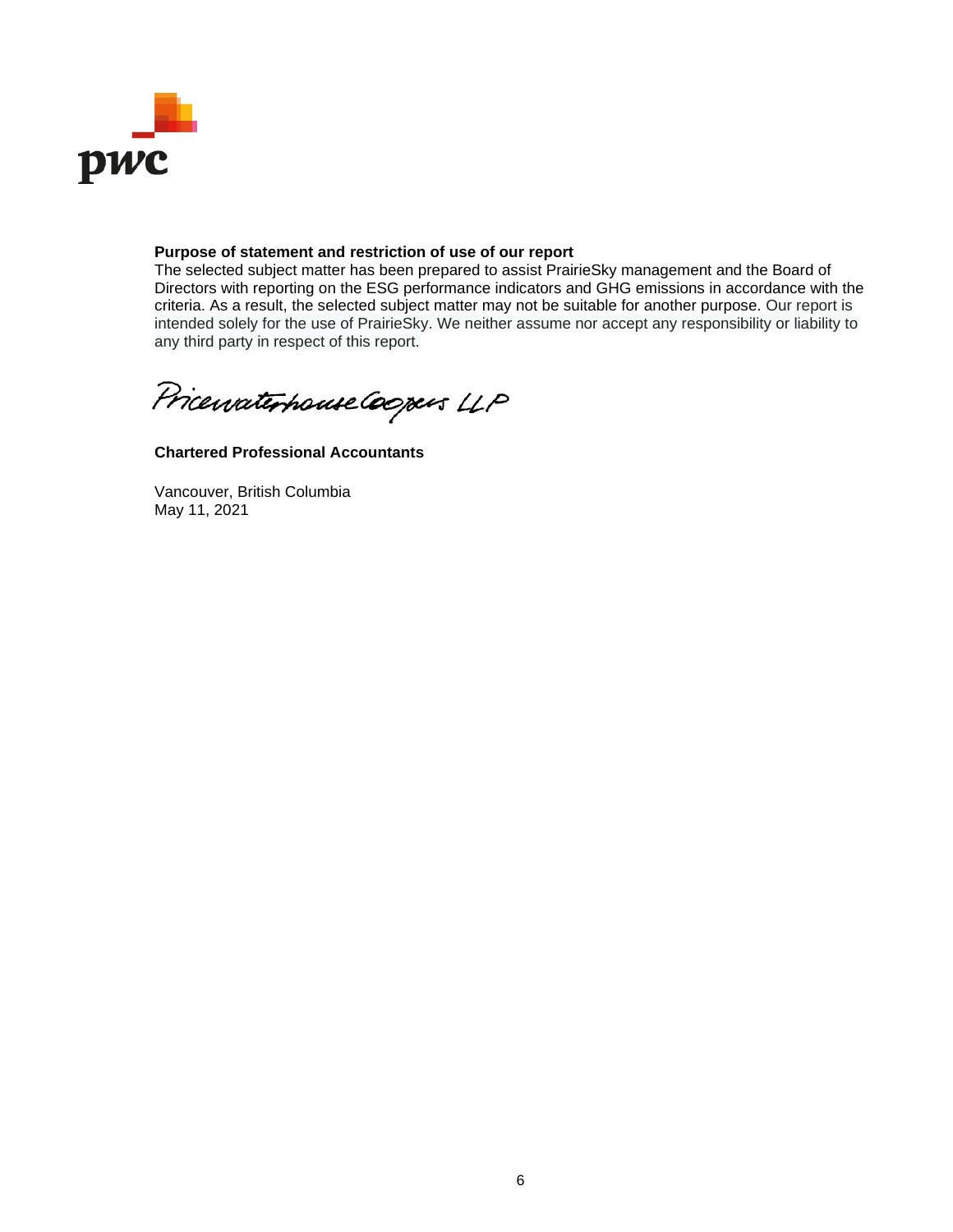<span id="page-6-0"></span>**SECTION II. 2020 PrairieSky Royalty Ltd. "Key Performance Indicators Appendix" and "Greenhouse Gas Emissions Report"**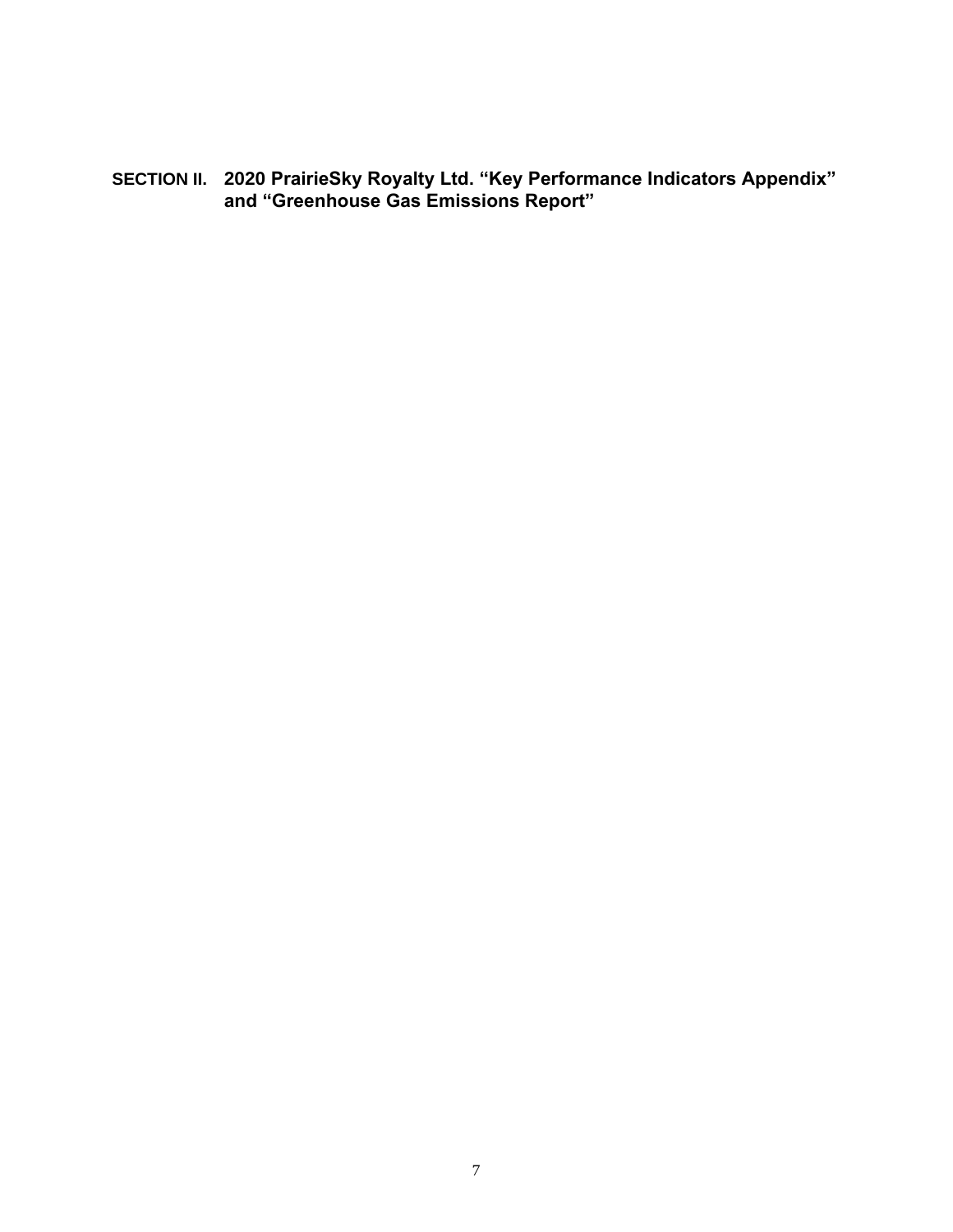# **PrairieSky Royalty Ltd. 2020 Responsibility Report "Key Performance Indicators Appendix"**

### **Introduction**

This document describes the methodology and assumptions related to Key Performance Indicators ("**KPIs**") presented in PrairieSky's 2020 Responsibility Report which covers the year ended December 31, 2020.

The scope of the KPIs is specified in the table below. This report contains data about PrairieSky Royalty Ltd. referred to in this report as "PrairieSky", "we", "us", "our" or "Company".

Note that all the KPIs below cover our head office in Calgary (our only business location).

| <b>KPI</b>                               | <b>Description</b>                                                                 | <b>Assertions for</b><br>the year ended<br>December 31,<br>2020 | <b>Methodology and</b><br><b>Assumptions</b>                                                                                                                                                                                                                          | <b>Criteria</b>                |
|------------------------------------------|------------------------------------------------------------------------------------|-----------------------------------------------------------------|-----------------------------------------------------------------------------------------------------------------------------------------------------------------------------------------------------------------------------------------------------------------------|--------------------------------|
| <b>Environment</b>                       |                                                                                    |                                                                 |                                                                                                                                                                                                                                                                       |                                |
| Water<br>consumed                        | Total water consumed<br>from PrairieSky<br>operations in cubic<br>meters           | 792                                                             | Water consumed is<br>provided by our property<br>manager and prorated<br>based on PrairieSky's<br>occupied square footage.                                                                                                                                            | GRI 303-5,<br>EM-EP-<br>140a.1 |
| Waste<br>generated                       | Total waste generated<br>from PrairieSky<br>operations in metric<br>tons           | 6.2                                                             | Waste generated is<br>provided by our property<br>manager and prorated<br>based on PrairieSky's<br>occupied square footage.                                                                                                                                           | GRI 306-2                      |
| Hazardous<br>waste                       | Total hazardous waste<br>generated from<br>PrairieSky operations in<br>metric tons | 0.0                                                             | Hazardous waste is<br>provided by our property<br>manager and prorated<br>based on PrairieSky's<br>occupied square footage.                                                                                                                                           | GRI 306-2                      |
| Diversion rate<br>for recovered<br>waste | Diversion rate for<br>recovered waste                                              | 64%                                                             | This KPI is calculated as<br>the quantity of recycled<br>waste materials as a<br>percentage of total waste<br>generated. Recycled and<br>generated waste are<br>provided by our property<br>manager and prorated<br>based on PrairieSky's<br>occupied square footage. | GRI 306-2                      |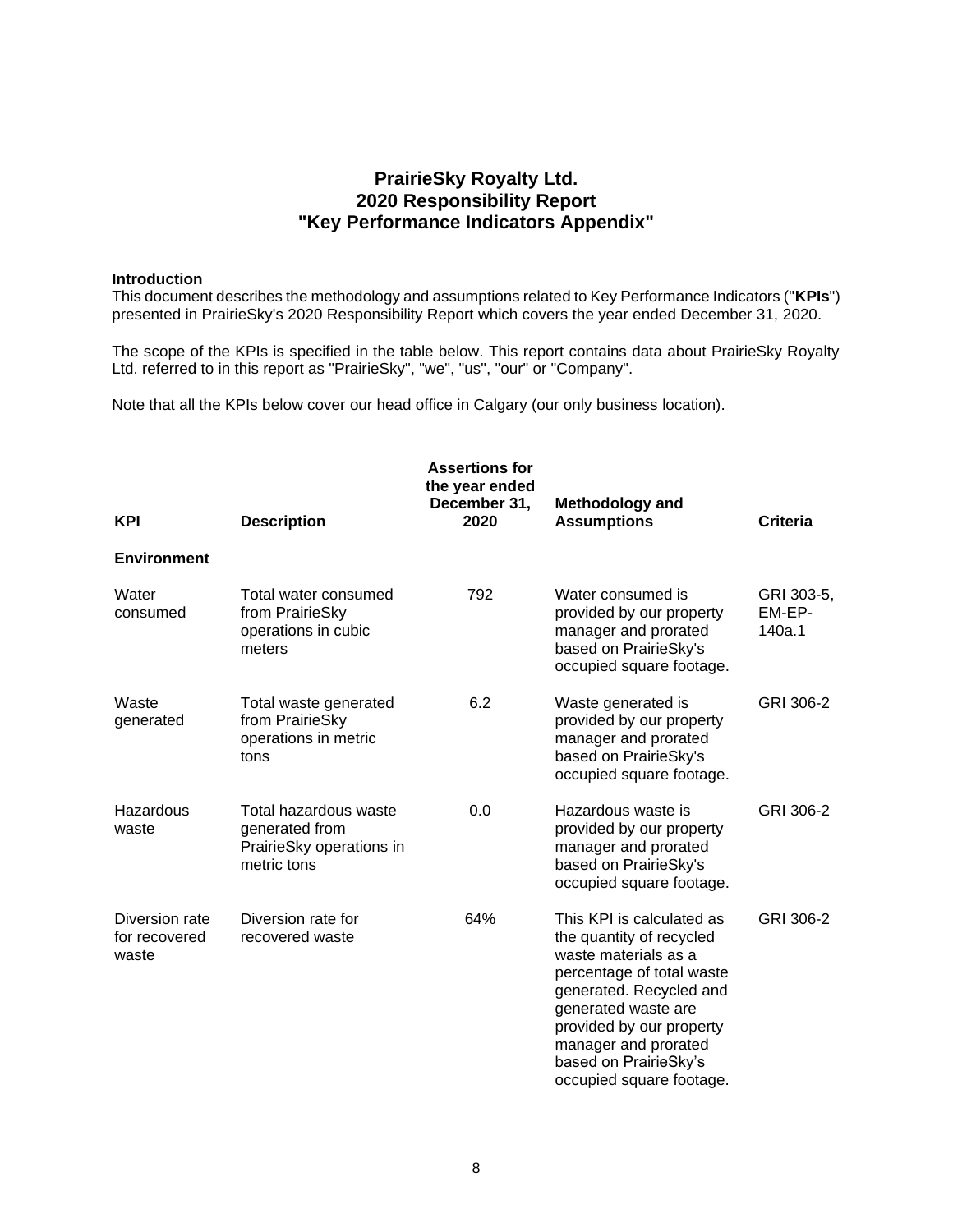| <b>KPI</b>                | <b>Description</b>                                        | <b>Assertions for</b><br>the year ended<br>December 31,<br>2020 | <b>Methodology and</b><br><b>Assumptions</b>                                                                                                                                                                                                                                                                                                                                                                                                                                 | <b>Criteria</b>                |
|---------------------------|-----------------------------------------------------------|-----------------------------------------------------------------|------------------------------------------------------------------------------------------------------------------------------------------------------------------------------------------------------------------------------------------------------------------------------------------------------------------------------------------------------------------------------------------------------------------------------------------------------------------------------|--------------------------------|
| NO <sub>x</sub> emissions | Total NO <sub>x</sub> emissions in<br>metric tons of CO2e | 0.1186                                                          | This KPI is calculated<br>based on the natural gas<br>consumed as provided by<br>our property manager and<br>prorated based on<br>PrairieSky's occupied<br>square footage. NOx<br>emissions are calculated<br>based on the US<br><b>Environmental Protection</b><br>Agency's (EPA's)<br><b>Emissions Factors for</b><br>Criteria Pollutants and<br>Greenhouse Gases from<br><b>Natural Gas Combustion</b><br>applied to PrairieSky's<br>prorated natural gas<br>consumption. | GRI 305-7,<br>EM-EP-<br>120a.1 |
| SO <sub>x</sub> emissions | Total SO <sub>x</sub> emissions in<br>metric tons of CO2e | 0.0007                                                          | This KPI is calculated<br>based on the natural gas<br>consumed as provided by<br>our property manager and<br>prorated based on<br>PrairieSky's occupied<br>square footage. SOx<br>emissions are calculated<br>based on the US<br><b>Environmental Protection</b><br>Agency's (EPA's)<br><b>Emissions Factors for</b><br>Criteria Pollutants and<br><b>Greenhouse Gases from</b><br>Natural Gas Combustion<br>applied to PrairieSky's<br>prorated natural gas<br>consumption. | GRI 305-7,<br>EM-EP-<br>120a.1 |
| <b>VOCs</b><br>emissions  | <b>Total VOCs emissions</b><br>in metric tons of CO2e     | 0.0065                                                          | This KPI is calculated<br>based on the natural gas<br>consumed as provided by<br>our property manager and<br>prorated based on<br>PrairieSky's occupied<br>square footage. VOCs<br>emissions are calculated<br>based on the US<br><b>Environmental Protection</b><br>Agency's (EPA's)                                                                                                                                                                                        | GRI 305-7,<br>EM-EP-<br>120a.1 |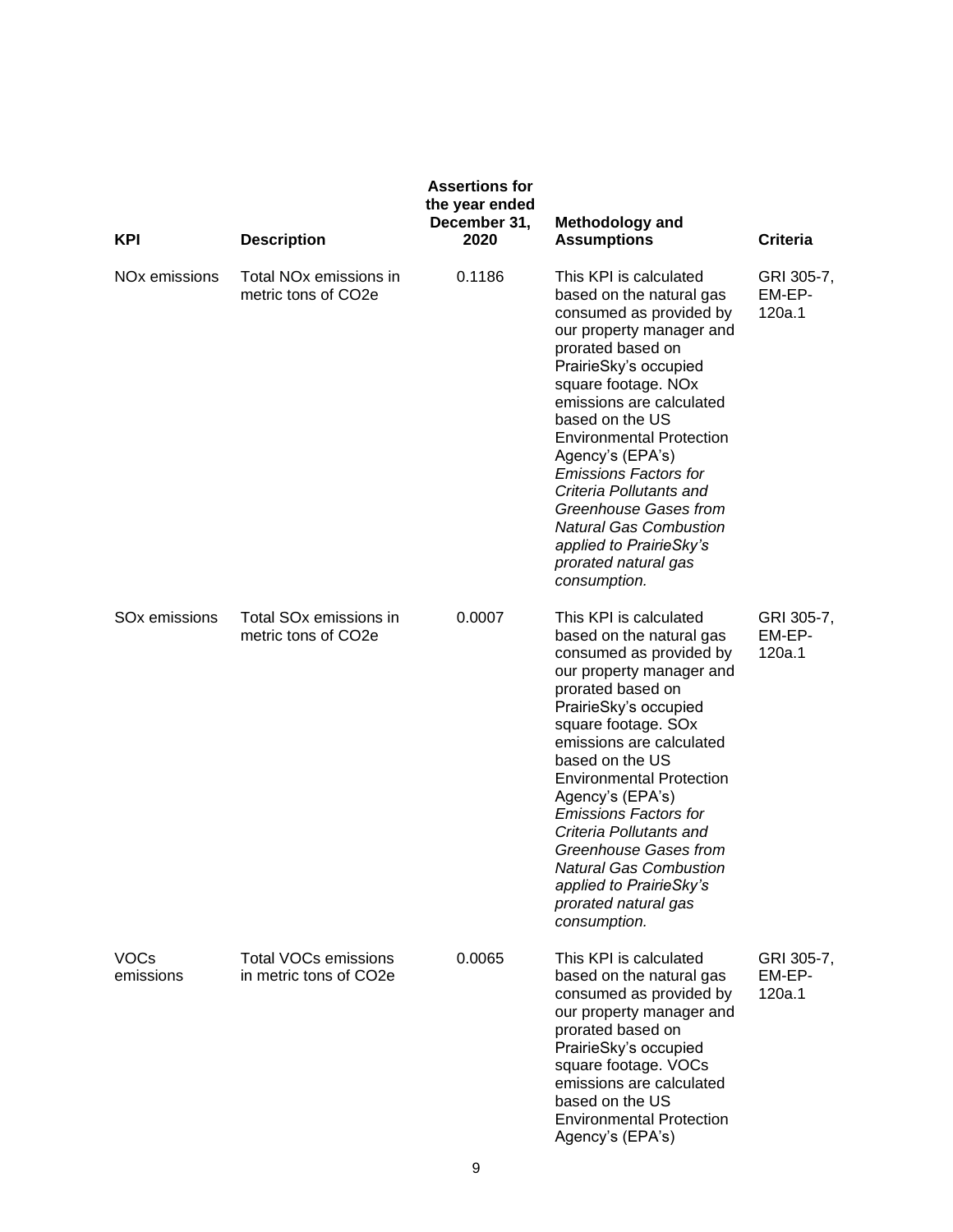| <b>KPI</b>                                             | <b>Description</b>                                                       | <b>Assertions for</b><br>the year ended<br>December 31,<br>2020 | <b>Methodology and</b><br><b>Assumptions</b><br><b>Emissions Factors for</b><br>Criteria Pollutants and<br>Greenhouse Gases from<br><b>Natural Gas Combustion</b><br>applied to PrairieSky's<br>prorated natural gas<br>consumption.                                                                                                                                                                                                                                                      | <b>Criteria</b>                |
|--------------------------------------------------------|--------------------------------------------------------------------------|-----------------------------------------------------------------|-------------------------------------------------------------------------------------------------------------------------------------------------------------------------------------------------------------------------------------------------------------------------------------------------------------------------------------------------------------------------------------------------------------------------------------------------------------------------------------------|--------------------------------|
| Particulate<br>Matter (PM <sub>10</sub> )<br>emissions | Total $PM_{10}$ emissions in<br>metric tons of CO2e                      | 0.0090                                                          | This KPI is calculated<br>based on the natural gas<br>consumed as provided by<br>our property manager and<br>prorated based on<br>PrairieSky's occupied<br>square footage. PM <sub>10</sub><br>emissions are calculated<br>based on the US<br><b>Environmental Protection</b><br>Agency's (EPA's)<br><b>Emissions Factors for</b><br>Criteria Pollutants and<br>Greenhouse Gases from<br><b>Natural Gas Combustion</b><br>applied to PrairieSky's<br>prorated natural gas<br>consumption. | GRI 305-7,<br>EM-EP-<br>120a.1 |
| Methane<br>emissions                                   | Percentage of methane<br>emissions out of the<br>total Scope 1 emissions | 0.05%                                                           | This KPI is calculated as<br>methane as a percentage<br>of natural gas. Natural gas<br>consumed is provided by<br>our property manager and<br>prorated based on<br>PrairieSky's occupied<br>square footage. The<br>percentage of methane is<br>calculated using the<br>Canadian emission factors<br>taken from the National<br>Inventory Report 1990-<br>2019: Greenhouse Gas<br>Sources and Sinks in<br>Canada (Part 2).                                                                 | GRI 305.1,<br>EM-EP-<br>110a.1 |
| <b>Community Investment</b>                            |                                                                          |                                                                 |                                                                                                                                                                                                                                                                                                                                                                                                                                                                                           |                                |
| Community<br>Investment                                | Investment in<br>communities in<br>Canadian \$                           | \$298,300                                                       | Community investment<br>represents total cash<br>contribution compiled from                                                                                                                                                                                                                                                                                                                                                                                                               | GRI 201-1                      |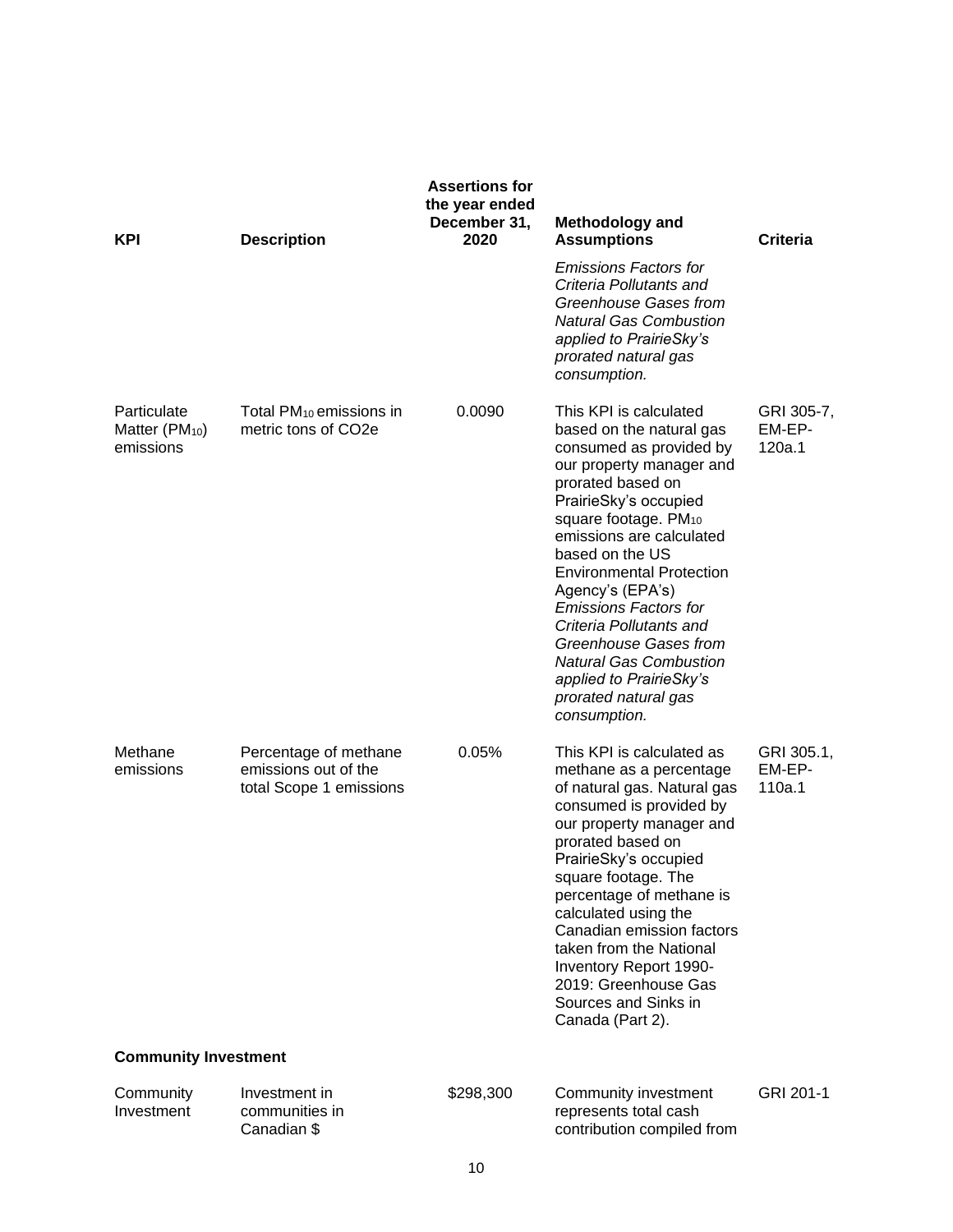| <b>KPI</b>                                                           | <b>Description</b>                                                                                                   | <b>Assertions for</b><br>the year ended<br>December 31,<br>2020 | <b>Methodology and</b><br><b>Assumptions</b>                                                    | <b>Criteria</b>                |
|----------------------------------------------------------------------|----------------------------------------------------------------------------------------------------------------------|-----------------------------------------------------------------|-------------------------------------------------------------------------------------------------|--------------------------------|
|                                                                      |                                                                                                                      |                                                                 | charitable receipts and<br>sponsorships payments for<br>2020.                                   |                                |
| <b>Gender Diversity</b>                                              |                                                                                                                      |                                                                 |                                                                                                 |                                |
| Percentage of<br>women<br>employees                                  | Percentage of full and<br>part-time women<br>employees out of the<br>total number of full and<br>part-time employees | 73%                                                             | Metric calculated as a<br>percentage of total full and<br>part-time employees.                  | GRI 405-1                      |
| Percentage of<br>women<br>managers                                   | Percentage of women<br>in management roles<br>out of the total number<br>of employees in<br>management roles         | 80%                                                             | Metric calculated as a<br>percentage of total<br>management roles<br>(managers and Controller). | GRI 405-1                      |
| Percentage of<br>women<br>executive                                  | Percentage of women<br>executives out of the<br>total number of<br>executives                                        | 33%                                                             | Metric calculated as a<br>percentage of total<br>executives.                                    | GRI 405-1                      |
| Percentage of<br>women<br>independent<br>directors                   | Percentage of women<br>independent directors<br>out of the total number<br>of independent<br>directors               | 29%                                                             | Metric calculated as a<br>percentage of total<br>independent directors.                         | GRI 405-1                      |
| <b>Social</b>                                                        |                                                                                                                      |                                                                 |                                                                                                 |                                |
| <b>Fatalities</b>                                                    | Total number of<br>fatalities                                                                                        | 0.0                                                             | Metric calculated as the<br>number of fatalities.                                               | GRI 403-9,<br>EM-EP-<br>320a.1 |
| Lost-Time<br>injury<br>frequency rate<br>(LTIFR)<br><b>Employees</b> | Total number of lost-<br>time injuries/total<br>number of hours<br>worked x 200,000                                  | 0.0                                                             | Metric calculated as the<br>percentage of total hours<br>worked.                                | GRI 403-9                      |
| Lost Time<br>injury<br>frequency rate<br>(LTIFR)<br>Contractors      | Total number of lost<br>time injuries/total<br>number of hours<br>worked x 200,000                                   | 0.0                                                             | Metric calculated as the<br>percentage of total hours<br>worked.                                | GRI 403-9,                     |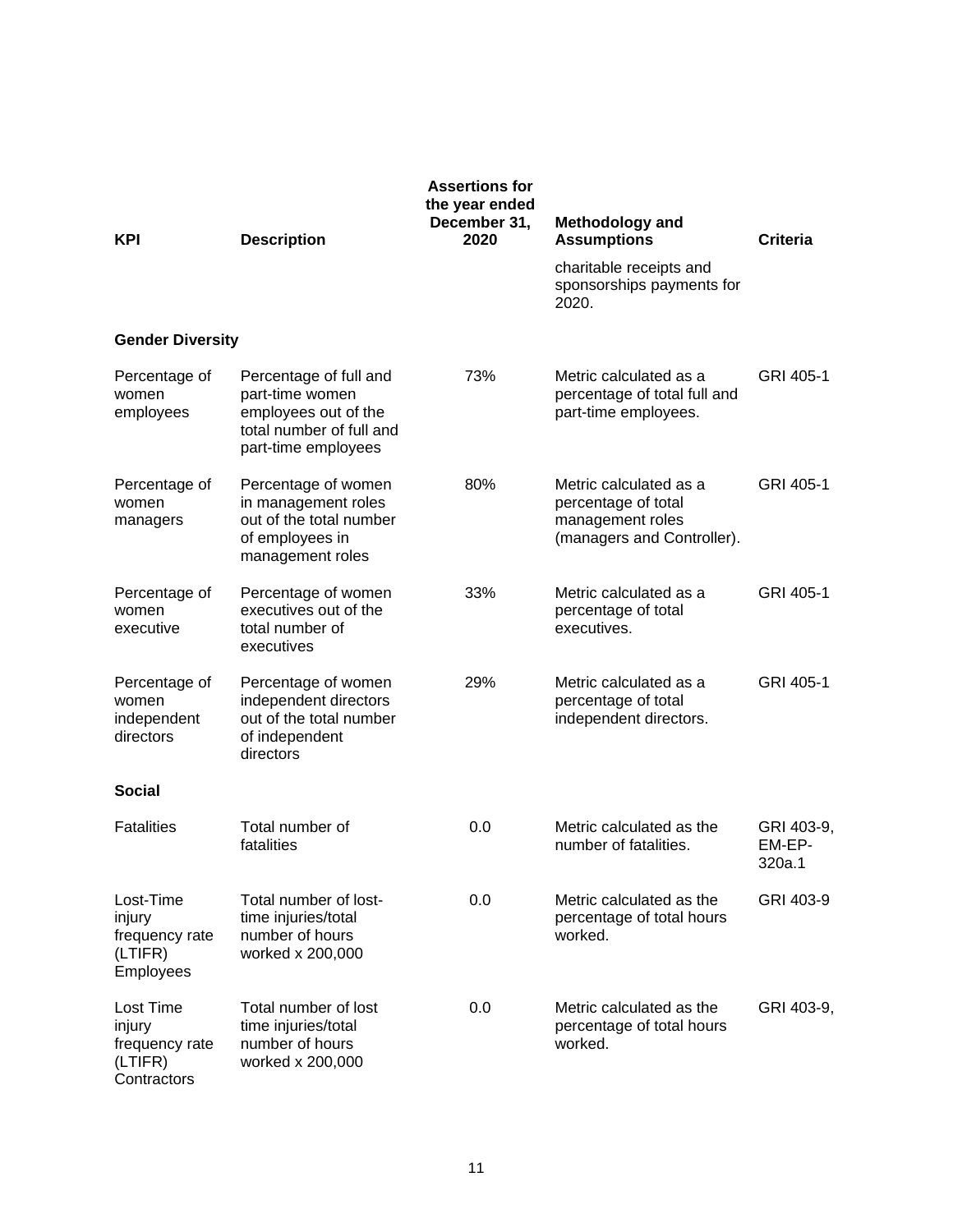| <b>KPI</b>                                                                  | <b>Description</b>                                                                                      | <b>Assertions for</b><br>the year ended<br>December 31,<br>2020 | <b>Methodology and</b><br><b>Assumptions</b>                                                                                                                                                                                                                                           | <b>Criteria</b>                                                                                                                                                                                                 |
|-----------------------------------------------------------------------------|---------------------------------------------------------------------------------------------------------|-----------------------------------------------------------------|----------------------------------------------------------------------------------------------------------------------------------------------------------------------------------------------------------------------------------------------------------------------------------------|-----------------------------------------------------------------------------------------------------------------------------------------------------------------------------------------------------------------|
| Total<br>Recordable<br>Injury<br>Frequency<br>Rate (TRIFR) -<br>Employees   | Total number of<br>recordable<br>injuries/Total hours<br>worked x 1,000,000                             | 0.0                                                             | Metric calculated as the<br>percentage of total hours<br>worked.                                                                                                                                                                                                                       | GRI 403-9,                                                                                                                                                                                                      |
| Total<br>Recordable<br>Injury<br>Frequency<br>Rate (TRIFR) -<br>Contractors | Total number of<br>recordable<br>injuries/Total hours<br>worked x 1,000,000                             | 0.0                                                             | Metric calculated as the<br>percentage of total hours<br>worked.                                                                                                                                                                                                                       | GRI 403-9,                                                                                                                                                                                                      |
| <b>Process Safety</b><br>Events - Tier 1                                    | Total number of Tier 1<br>process safety events<br>and data coverage as a<br>percentage of<br>employees | $0.0 / 100\%$                                                   | Total number metric<br>calculated as the number<br>of Tier 1 process safety<br>events. Data coverage is<br>measured as a percentage<br>of PrairieSky's total full-<br>time and part-time<br>employees considered in<br>the measurement of total<br>number of process safety<br>events. | Number of<br>Tier 1<br>process<br>safety<br>events per<br>one million<br>hours<br>worked<br>and data<br>coverage<br>(as % of<br>employees,<br>operations<br>or revenue)<br>(DJSI<br>Question<br>number<br>3.7.6 |
| Governance                                                                  |                                                                                                         |                                                                 |                                                                                                                                                                                                                                                                                        |                                                                                                                                                                                                                 |
| Code of<br><b>Business</b><br>Conduct<br>breaches                           | Number of Code of<br><b>Business Conduct</b><br>breaches                                                | 0.0                                                             | Metric calculated as the<br>number of Code of<br><b>Business Conduct</b><br>breaches as reported by<br>management to the Audit<br>Committee or as reported<br>through the Whistleblower<br>Hotline directly to the<br>Chair of the Audit<br>Committee.                                 | Number of<br>breaches<br>against<br>code of<br>conduct in<br>the<br>reporting<br>period.<br>(DJSI<br>Question<br>number<br>1.4.7)                                                                               |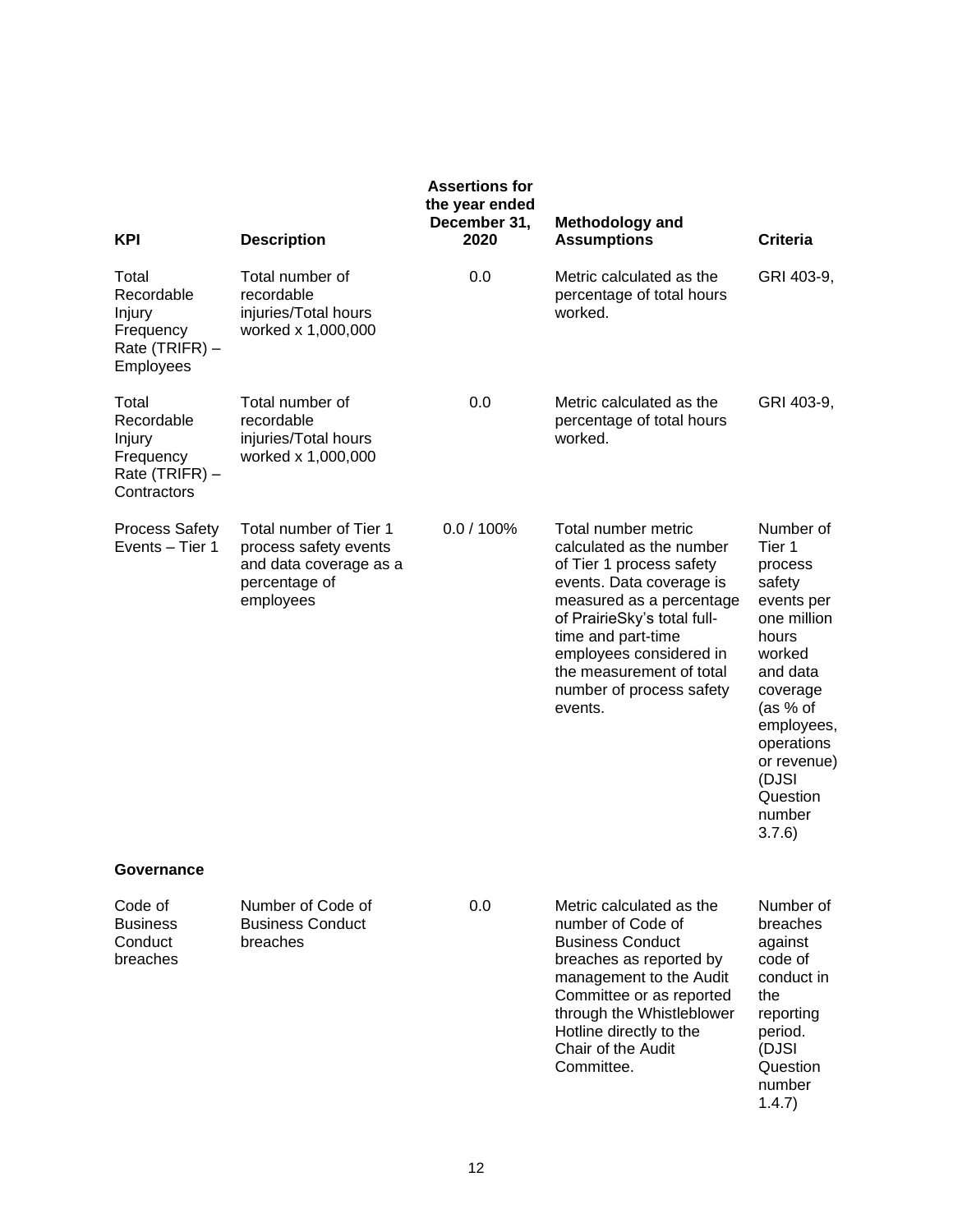# **PrairieSky Royalty Ltd. 2020 Responsibility Report "Greenhouse Gas Emissions Report"**

## **Introduction**

This Greenhouse Gas (GHG) emissions report was prepared following the methodology outlined in the Greenhouse Gas Protocol - A Corporate Accounting and Reporting Standard (Revised Edition), the GHG Protocol Scope 2 Guidance – An amendment to the GHG Protocol Standard, and the CDP Climate Change Reporting Guidance, and has been used to report PrairieSky's GHG emissions to the CDP and other corporate disclosures.

For the year ended December 31, 2020, PrairieSky reported a corporate carbon footprint of 457.9 tonnes of carbon dioxide equivalent  $(CO_2e)$ , which includes Scope 1 and 2 calculated using a location-based approach and 3 (business air travel and employee commuting) emissions. When using a market-based approach for Scope 1 and 2, the carbon footprint is reduced to 34.6 tonnes of CO2e.

## **Organizational Boundaries**

PrairieSky applies the operational control approach to determine its scope of reporting. The table below reports PrairieSky's corporate carbon footprint for the year ended December 31, 2020.

| <b>Scope</b>                | <b>Description</b>                                                                                                                                                                                                                                                                                                                                                                                | <b>Emissions</b><br>(tonnes of CO <sub>2</sub> e) |       | $\frac{9}{6}$<br>Increase / | <b>Criteria</b>                                         |
|-----------------------------|---------------------------------------------------------------------------------------------------------------------------------------------------------------------------------------------------------------------------------------------------------------------------------------------------------------------------------------------------------------------------------------------------|---------------------------------------------------|-------|-----------------------------|---------------------------------------------------------|
|                             |                                                                                                                                                                                                                                                                                                                                                                                                   | 2020                                              | 2019  | (Decrease)                  |                                                         |
| Scope 1<br>(location-based) | Direct emissions associated with natural<br>gas consumption at our head office in<br>Calgary (our only location).                                                                                                                                                                                                                                                                                 | 143.5                                             | 137.4 | 4%                          | Operational<br>Control<br>Approach<br>Location<br>based |
| Scope 1<br>(market-based)   | Direct emissions calculated taking into<br>account the purchase of Bullfrog Power<br>Green natural gas certificates. The<br>emissions factor associated with the<br>combustion of this renewable natural<br>gas effectively removes the CO <sub>2</sub> e<br>emissions that otherwise would have<br>been present with conventional natural<br>gas, thereby reducing our natural gas<br>emissions. | 0.0                                               | 0.0   | 0%                          | Operational<br>Control<br>Approach<br>Market<br>based   |
| Scope 2<br>(location-based) | Indirect emissions associated with<br>energy corresponding to the production<br>and transmission of electricity required<br>at our head office in Calgary.                                                                                                                                                                                                                                        | 279.8                                             | 315.9 | (11%)                       | Operational<br>Control<br>Approach<br>Location<br>based |
| Scope 2<br>(market-based)   | Indirect emissions calculated taking into<br>account the purchase of Bullfrog Power<br>Green electricity certificates. The<br>emissions factor associated with the<br>generation of this renewable electricity                                                                                                                                                                                    | 0.0                                               | 0.0   | 0%                          | Operational<br>Control<br>Approach                      |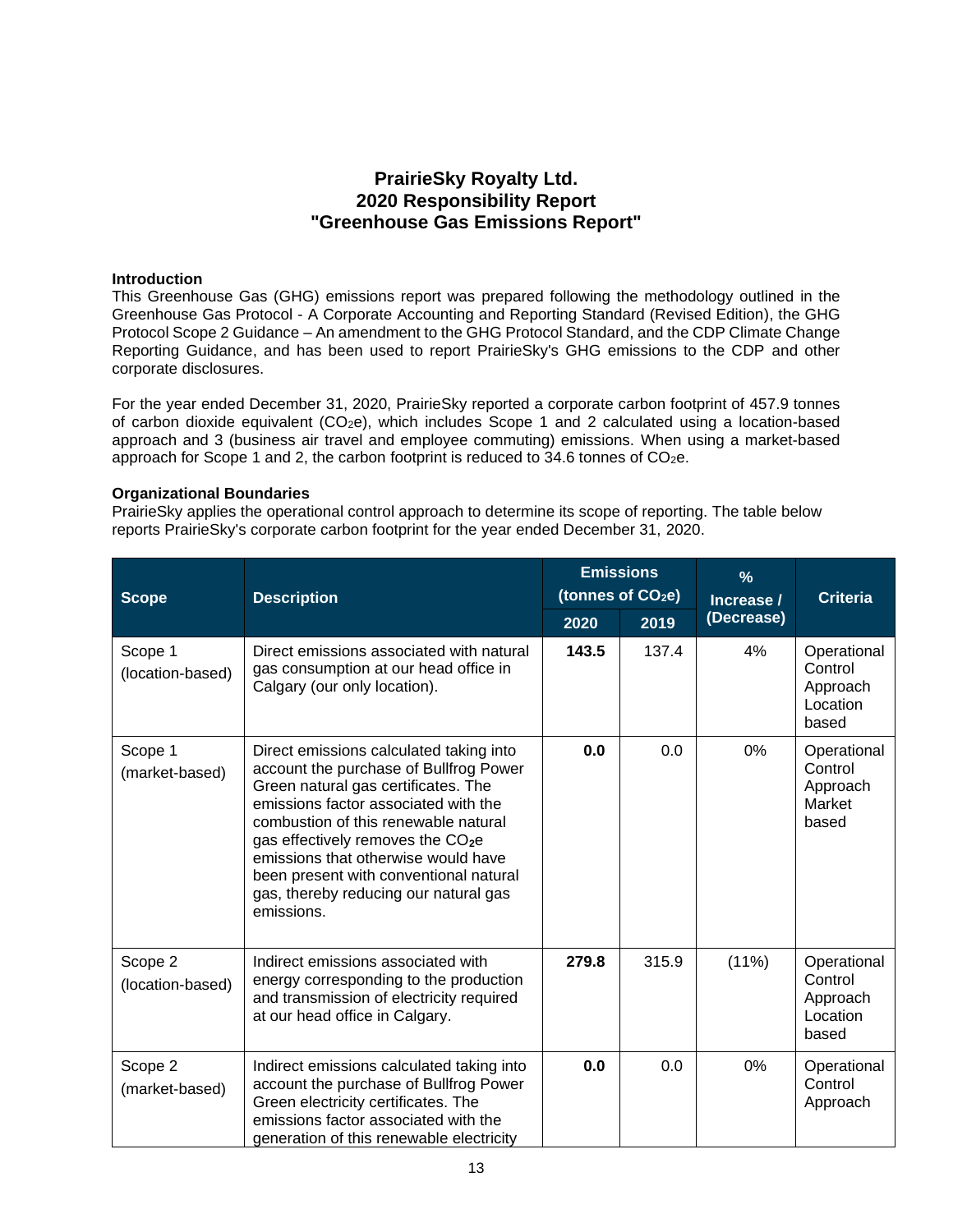| <b>Scope</b>           | <b>Description</b>                                                                                                                                                         | <b>Emissions</b><br>(tonnes of $CO2e$ ) |       | $\frac{9}{6}$<br>Increase / | <b>Criteria</b>                    |
|------------------------|----------------------------------------------------------------------------------------------------------------------------------------------------------------------------|-----------------------------------------|-------|-----------------------------|------------------------------------|
|                        |                                                                                                                                                                            | 2020                                    | 2019  | (Decrease)                  |                                    |
|                        | effectively removes the CO <sub>2</sub> e emissions<br>that otherwise would have been present<br>with conventional electricity, thereby<br>reducing our Scope 2 emissions. |                                         |       |                             | Market<br>based                    |
| Scope 3                | Other indirect emissions include air<br>travel for PrairieSky employees and<br>Board members.                                                                              | 6.0                                     | 32.1  | (81%)                       | Operational<br>Control<br>Approach |
|                        | Other indirect emissions also include<br>commuting for PrairieSky employees<br>and contractors from home to our head<br>office location in Calgary.                        | 28.6                                    | 59.5  | (52%)                       | Operational<br>Control<br>approach |
| Total (location-based) |                                                                                                                                                                            | 457.9                                   | 544.9 | (16%)                       |                                    |
| Total (market-based)   |                                                                                                                                                                            | 34.6                                    | 91.6  | (62%)                       |                                    |

### **Methodology and Assumptions**

#### **Scope 1 (location-based)** *Natural Gas*

Direct emissions associated with natural gas consumption at our head office in Calgary (our only location). The volume of natural gas consumed in our office building was provided on a monthly basis for the year ended December 31, 2020 by our property manager. Natural gas consumption is not tracked by individual tenant. PrairieSky calculates its share of natural gas consumption based on our occupied square footage as a percentage of the building's total square footage.

Emissions were calculated by multiplying PrairieSky's natural gas consumption by the Canadian emission factors taken from the National Inventory Report 1990-2019: Greenhouse Gas Sources and Sinks in Canada (Part 2, Table A6.1-1 and Table A6.1-3). The total GHG emissions in tonnes of  $CO<sub>2</sub>e$  were calculated by multiplying the mass of each gas  $(CO<sub>2</sub>, CH<sub>4</sub>$  and  $N<sub>2</sub>O$ ) by its global warming potential  $(GWP)$  and adding up the totals. GWPs are from the Intergovernmental Panel on Climate Change (IPCC) Fifth Assessment Report, 2014 (GWP of CO<sub>2</sub> = 1, GWP of CH<sub>4</sub> = 28 and GWP of  $N_2O = 265$ ).

#### **Scope 1 (market-based)** *Natural Gas*

Direct emissions calculated taking into account the purchase of Bullfrog Power Green natural gas certificates. The emissions factor associated with the combustion of this renewable natural gas is effectively 0 tCO2e/m3, which removes the CO2e emissions that otherwise would have been present with conventional natural gas, thereby reducing our natural gas emissions by 143.5 tCO2e. The emissions factor can be found in the Operating Criteria and Quantification Methodology for Displacement of Natural Gas with Green Natural Gas – May 2020 referenced [here.](https://www.bullfrogpower.com/wp-content/uploads/2020/09/GNG-Methodology-Document-2020.pdf)

*It should be noted, however, that Bullfrog Green Natural Gas has traceable amounts of Methane and Nitrous Oxide resulting in an emission factor of 0.000002 tCO2e/m3. Due to these GHG emissions de minimus materiality, Bullfrog Green Natural Gas emissions have been taken as net zero.*